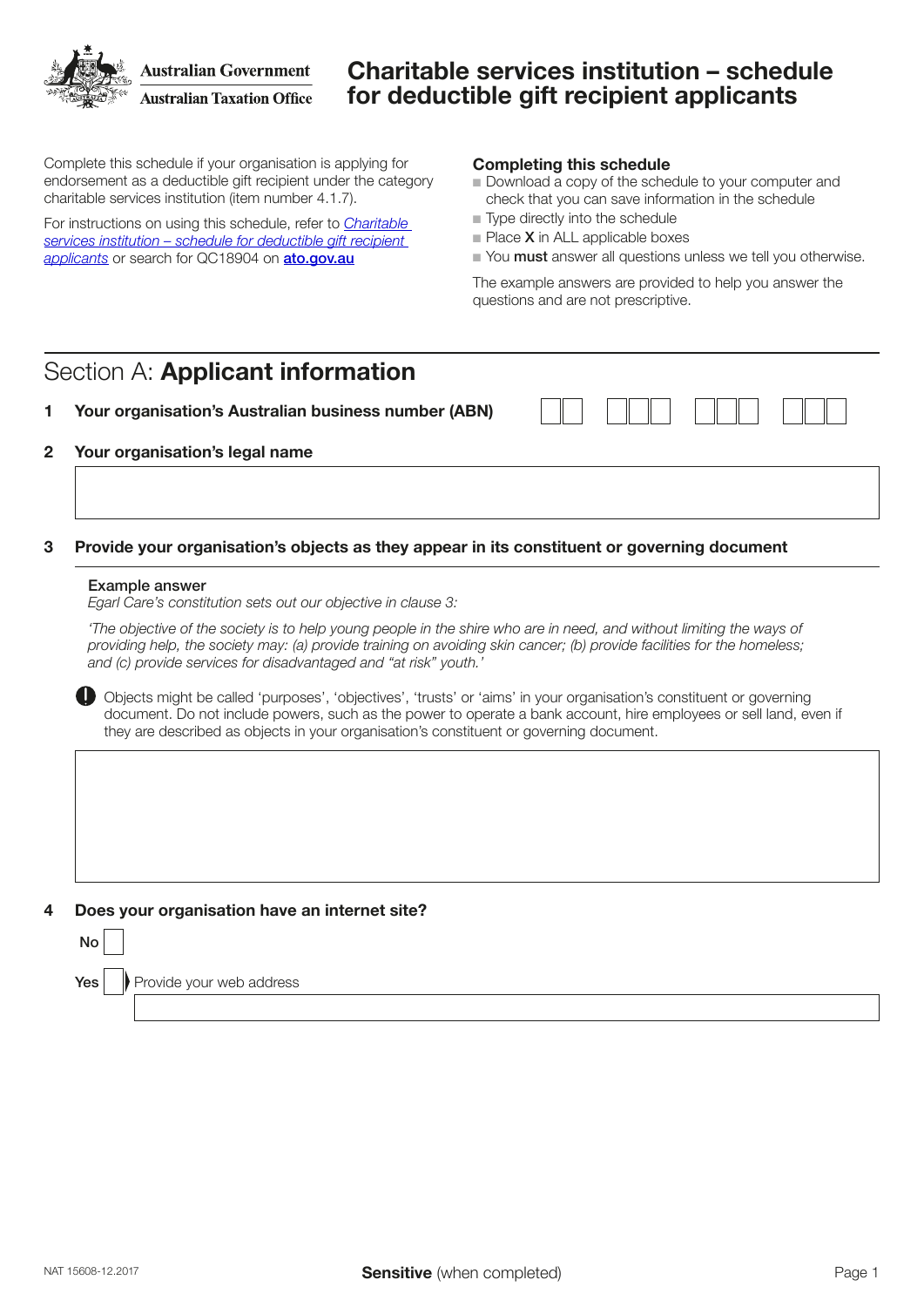# Section B: Charity

To be a charitable services institution your organisation must be registered with the Australian Charities and Not-for-profits Commission (ACNC) as a charity.

|  |  | 5 Is your organisation registered with the ACNC as a charity? |  |  |  |  |
|--|--|---------------------------------------------------------------|--|--|--|--|
|--|--|---------------------------------------------------------------|--|--|--|--|

|   | No                                                                                                                                                                                                                                                                                                                                  |
|---|-------------------------------------------------------------------------------------------------------------------------------------------------------------------------------------------------------------------------------------------------------------------------------------------------------------------------------------|
|   | Go to Section C.<br><b>Yes</b>                                                                                                                                                                                                                                                                                                      |
| 6 | Which of the following best describes your organisation?<br>Select ONE box only                                                                                                                                                                                                                                                     |
|   | Your organisation is currently applying for registration as a charity with the ACNC.                                                                                                                                                                                                                                                |
|   | Your organisation would be entitled to registration with the ACNC as a charity but has not applied to the ACNC.<br>Your organisation must be registered by the ACNC as a charity to qualify as a charitable services institution (item 4.1.7).<br>To apply for registration as a charity with the ACNC, refer to <b>acnc.gov.au</b> |
|   | $\mathbf{r}$ , and the state of the state of the state of the state of the state of the state of the state of the state of the state of the state of the state of the state of the state of the state of the state of the state o                                                                                                   |

Other – do not complete this schedule. Your organisation does not qualify as a charitable services institution (item 4.1.7).

# Section C: Health promotion activities

For more information on health promotion activities, refer to *[Is your organisation a health promotion charity?](https://www.ato.gov.au/Non-profit/Getting-started/In-detail/Types-of-charities/Is-your-organisation-a-health-promotion-charity-/)*

7 Does your organisation undertake activities which promote the prevention or the control of diseases in human beings?

 $\mathsf{No} \parallel \mathsf{No}$  Go to Section D.

8 Describe the disease or diseases to which these activities are directed

## Example answer

Yes

The disease Egarl Care works with is skin cancer.

## 9 Describe how these activities promote the prevention or control of the disease or diseases

#### Example answer

Egarl Care runs sessions for young people on how to avoid the risks of developing skin cancer. We average 150 sessions to schools and community groups each year. These sessions will help to prevent the onset of the disease.

## 10 Are these activities your organisation's principal activity?

Do not complete this schedule. Your organisation does not qualify as a charitable services institution (item 4.1.7). Your organisation can apply as a health promotion charity. Yes

No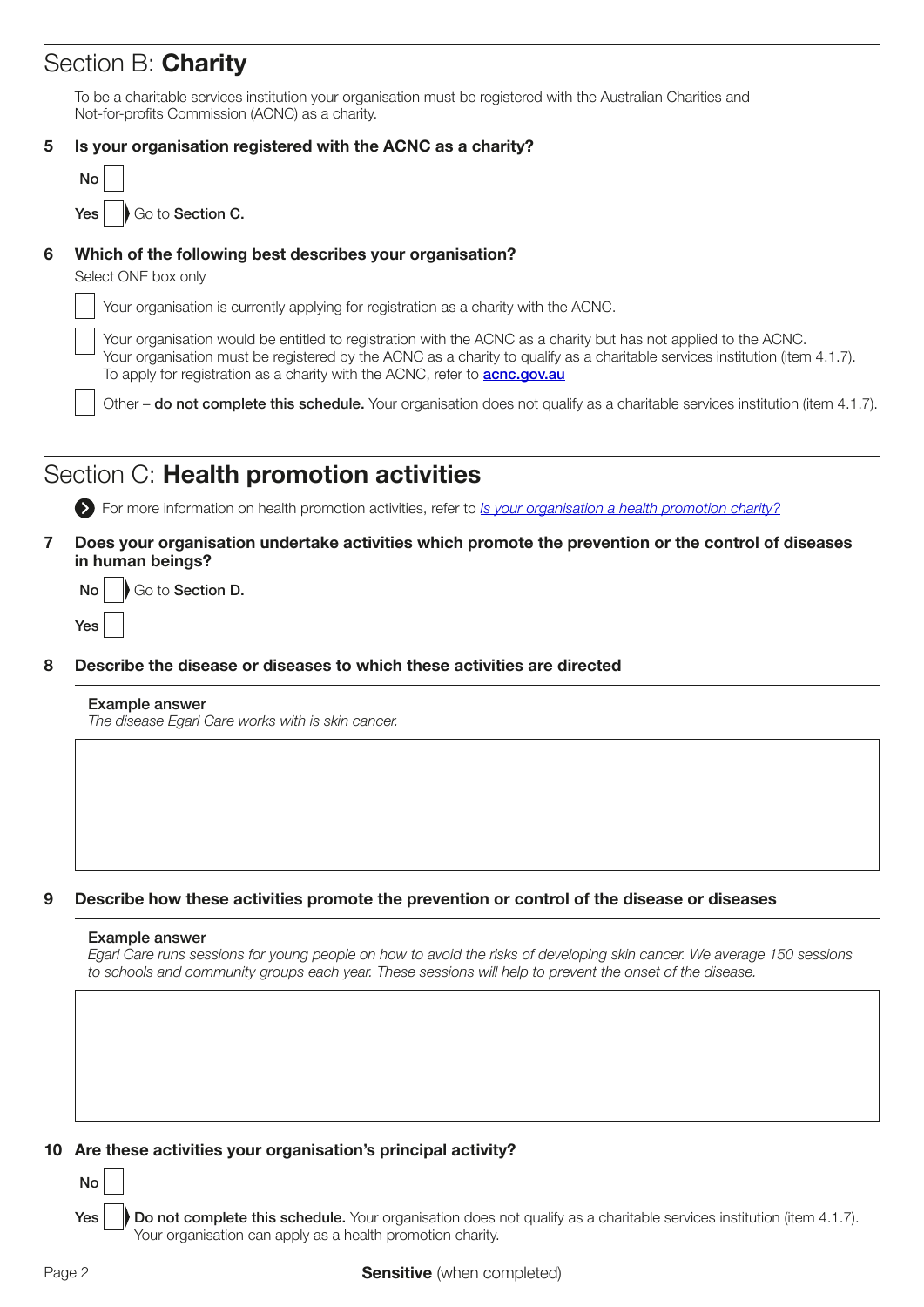# Section D: Harm prevention activities

|    | Harm prevention activities are activities that are promoting the prevention or control of behaviour that is harmful or abusive<br>to human beings. Such behaviour is defined as emotional abuse, sexual abuse, physical abuse, suicide, self-harm,<br>substance abuse and harmful gambling. |  |  |  |  |  |
|----|---------------------------------------------------------------------------------------------------------------------------------------------------------------------------------------------------------------------------------------------------------------------------------------------|--|--|--|--|--|
|    | For more information on harm prevention activities, refer to <i>Harm prevention charities</i> .                                                                                                                                                                                             |  |  |  |  |  |
| 11 | Does your organisation undertake activities which promote the prevention or the control of behaviour<br>that is harmful or abusive to human beings?                                                                                                                                         |  |  |  |  |  |
|    | If you answered No at question 7, your organisation does not qualify as a charitable services institution (item 4.1.7).<br>No <sub>1</sub><br>Do not complete this schedule.                                                                                                                |  |  |  |  |  |
|    | If you answered Yes at question 7, go to <b>Section E.</b>                                                                                                                                                                                                                                  |  |  |  |  |  |
|    | What are the areas for your organisation's activities? Place X in ALL applicable boxes.<br>Yes                                                                                                                                                                                              |  |  |  |  |  |
|    | Substance abuse<br>Emotional abuse<br>Suicide<br>Sexual abuse                                                                                                                                                                                                                               |  |  |  |  |  |
|    | Harmful gambling<br>Physical abuse<br>Self-harm                                                                                                                                                                                                                                             |  |  |  |  |  |
|    |                                                                                                                                                                                                                                                                                             |  |  |  |  |  |

## 12 Describe how your organisation's activities promote the prevention or control of these types of behaviour?

### Example answer

Egarl Care runs courses to train staff and volunteers for organisations that work with young people on how to identify and resolve issues of bullying in schools and community situations. We run a day-long course (on average 30 per year) and a suite of three-hour courses (on average 80 per year). See our program at www.egarlcare.org.au/training-program.html

### 13 Are these activities your organisation's principal activity?



Do not complete this schedule. Your organisation does not qualify as a charitable services institution (item 4.1.7). Your organisation can apply as a harm prevention charity.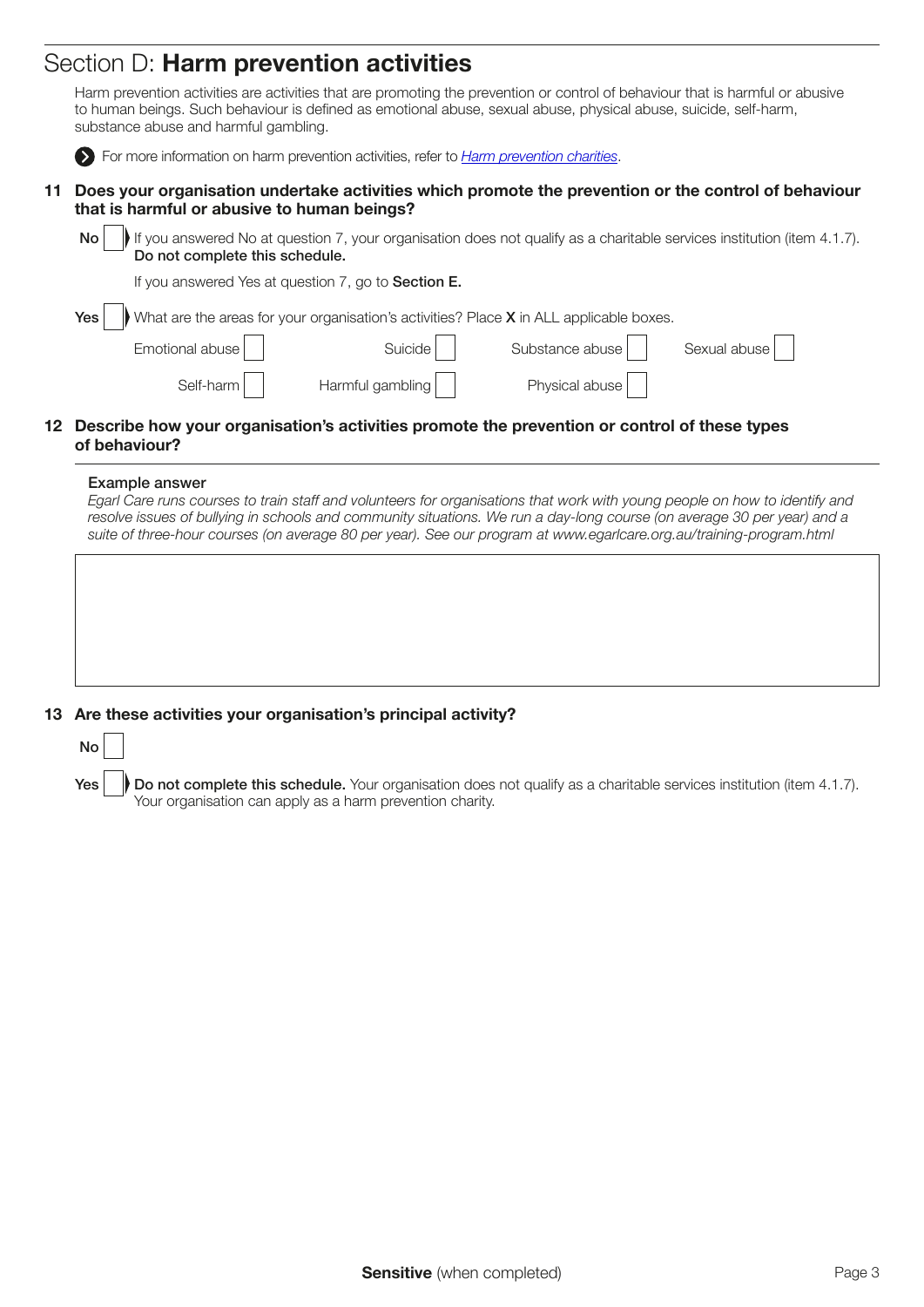# Section E: Public benevolence

For more information on public benevolence, refer to *[Is your organisation a public benevolent institution?](https://www.ato.gov.au/Non-profit/Getting-started/In-detail/Types-of-charities/Is-your-organisation-a-public-benevolent-institution-/)*

14 Describe the activities undertaken by your organisation in providing direct relief of poverty, sickness, suffering, distress, misfortune, disability or helplessness.

Do not include activities you described in Section C and Section D above. In your description include who the activities are to assist, the nature of their needs, and how the activities help to meet those needs.

### Example answer

Egarl Care operates a centre to provide temporary accommodation for homeless young people. The young people are referred to our centre by welfare agencies, and we give them accommodation for the short-term until their benefit comes through or they're able to get their own accommodation (see our policy at www.egarlcare.org.au/homeless\_policy.html). We can take up to four young people at a time, but average 0.8 per night.

15 Describe the activities undertaken by your organisation which are NOT the providing of direct relief of poverty, sickness, suffering, distress, misfortune, disability or helplessness.

Do not include activities you described in Section C and Section D above.

### Example answer

Each year Egarl Care runs a weekend art show of works by local young people. We usually have about 40 exhibits from up to 20 young artists. We don't have any other activities.

## 16 Explain why the activities described in question 15 would not prevent your organisation from being a public benevolent institution.

#### Example answer

The art show is very small, especially compared to our temporary accommodation centre which operates all year round. All the materials and resources for the art show are donated so it costs us practically nothing to run. Also it helps to raise the profile of the good work Egarl Care is doing through the centre.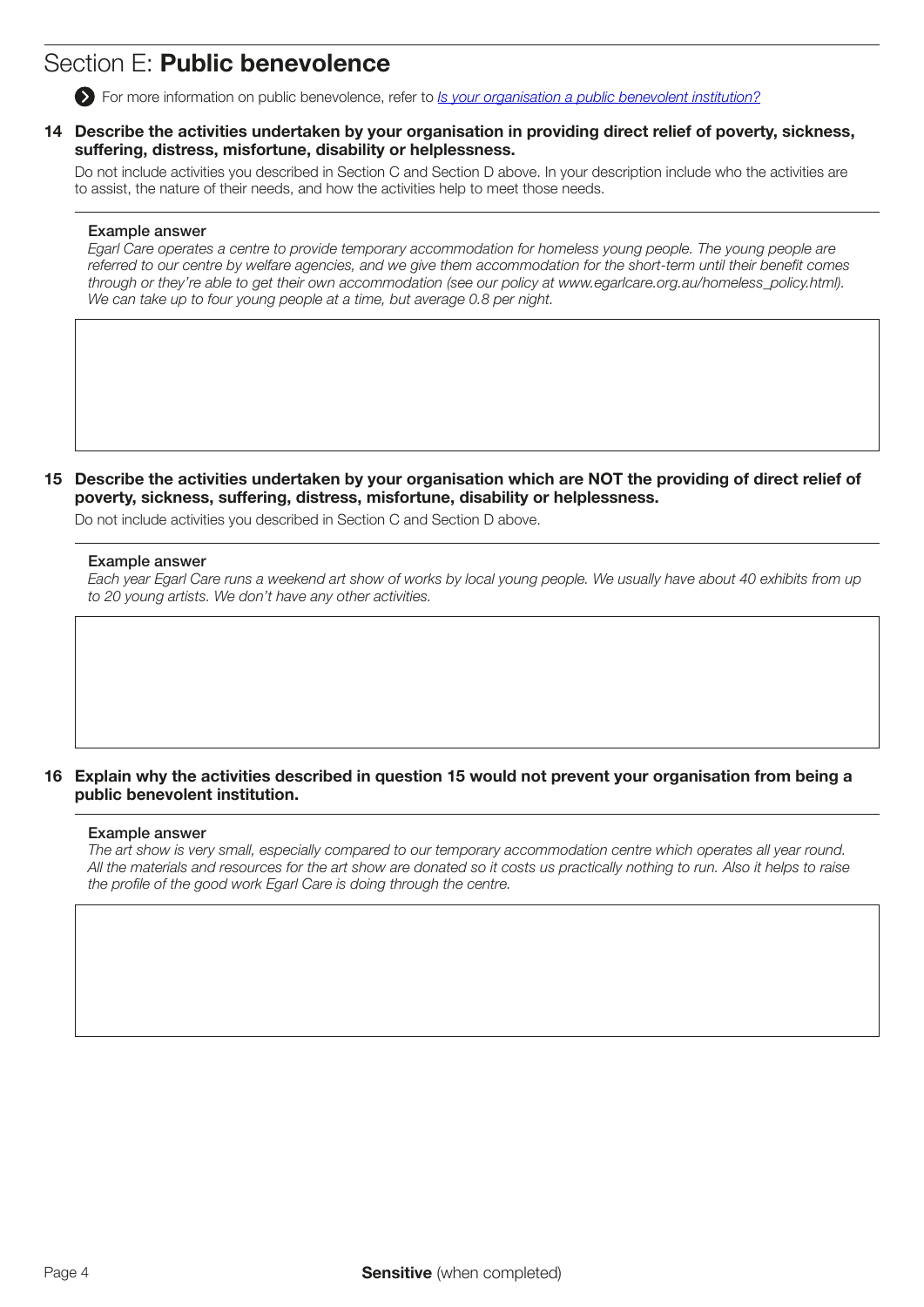# Section F: Winding-up and revocation of DGR status

A pre-requisite for DGR endorsement is that your organisation is required – by law, its constituent documents or rules governing its activities – to transfer surplus gifts and deductible contributions to another gift deductible fund on winding up or revocation of DGR endorsement, whichever is the earlier.



For more information, refer to *[Winding up and revocation](https://www.ato.gov.au/Non-profit/Getting-started/In-detail/Types-of-DGRs/Rules-and-tests-for-DGR-endorsement/?anchor=Windingupandrevocation1#Windingupandrevocation1)*.

- 17 Is your organisation required, by a law, its constituent documents or governing rules, to transfer the following on the earlier of winding-up or revocation of endorsement:
	- $\blacksquare$  surplus assets of the gift fund to another gift deductible fund
	- surplus gifts, deductible contributions and any money received because of such gifts and contributions to another DGR?

No Do not complete this schedule. Your organisation does not qualify for endorsement as a deductible gift recipient.

Yes **Provide your winding-up and revocation of DGR status clause number. For Australian statutory bodies that are not** required to include winding-up clauses, provide the title of statute.